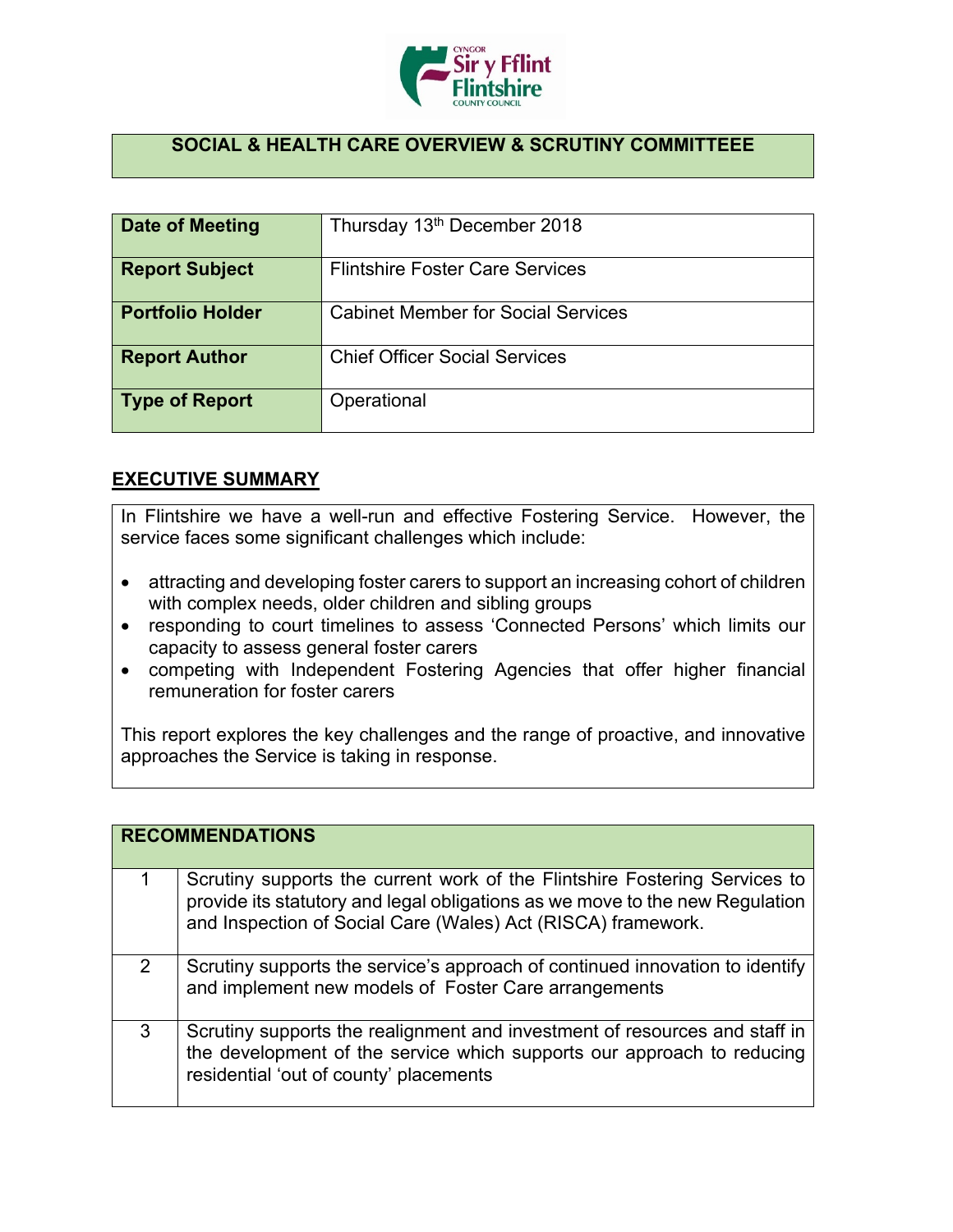## **REPORT DETAILS**

| 1.00 | <b>BACKGROUND</b>                                                                                                                                                                                                                                                                                                                                                                                                                                         |                       |                                                                                                                                                                                                                                                                                                                                                                                               |
|------|-----------------------------------------------------------------------------------------------------------------------------------------------------------------------------------------------------------------------------------------------------------------------------------------------------------------------------------------------------------------------------------------------------------------------------------------------------------|-----------------------|-----------------------------------------------------------------------------------------------------------------------------------------------------------------------------------------------------------------------------------------------------------------------------------------------------------------------------------------------------------------------------------------------|
| 1.01 | <b>RISCA</b>                                                                                                                                                                                                                                                                                                                                                                                                                                              |                       |                                                                                                                                                                                                                                                                                                                                                                                               |
|      | The service provides key statutory provision under The Fostering Services<br>(Wales) Regulations 2003. In April 2019 the service will be registered and<br>regulated under the Regulation and Inspection of Social Care (Wales) Act<br>The Service is experienced in working under a regulatory<br>(RISCA).<br>framework and has been proactive in attending briefings on the new RISCA<br>requirements to assist our transition to the new arrangements. |                       |                                                                                                                                                                                                                                                                                                                                                                                               |
|      | <b>General Foster Carers</b>                                                                                                                                                                                                                                                                                                                                                                                                                              |                       |                                                                                                                                                                                                                                                                                                                                                                                               |
|      | that Fostering bring.                                                                                                                                                                                                                                                                                                                                                                                                                                     |                       | The Service responds to high levels of placement demand with robust<br>assessment processes in place to ensure that potential foster carers have<br>the requisite skills, motivation and aptitude for the challenges and rewards                                                                                                                                                              |
| 1.02 | General foster carers provide the foundation for the majority of care<br>experiences for Children and Young People.<br>Figure 1. Foster Carers 2015-2018                                                                                                                                                                                                                                                                                                  |                       |                                                                                                                                                                                                                                                                                                                                                                                               |
|      | Year                                                                                                                                                                                                                                                                                                                                                                                                                                                      | <b>General Carers</b> |                                                                                                                                                                                                                                                                                                                                                                                               |
|      | 2015/2016                                                                                                                                                                                                                                                                                                                                                                                                                                                 | 78                    |                                                                                                                                                                                                                                                                                                                                                                                               |
|      | 2016/2017                                                                                                                                                                                                                                                                                                                                                                                                                                                 | 79                    |                                                                                                                                                                                                                                                                                                                                                                                               |
|      | 2017/2018                                                                                                                                                                                                                                                                                                                                                                                                                                                 | 77                    |                                                                                                                                                                                                                                                                                                                                                                                               |
|      | 2018/2019                                                                                                                                                                                                                                                                                                                                                                                                                                                 | 78                    |                                                                                                                                                                                                                                                                                                                                                                                               |
|      | placement demand.                                                                                                                                                                                                                                                                                                                                                                                                                                         |                       | These figures indicate the consistent number of general carers. However,<br>the data masks some of the throughput that all Fostering Services<br>experience with Foster carers leaving due to retirement, or personal choice<br>not to continue in their role. We do know that we need to build our capacity<br>to recruit and develop a higher number of foster carers to respond to growing |
|      | <b>Connected Persons</b>                                                                                                                                                                                                                                                                                                                                                                                                                                  |                       |                                                                                                                                                                                                                                                                                                                                                                                               |
|      | close knit family friends.                                                                                                                                                                                                                                                                                                                                                                                                                                |                       | Connected person carers are often referred to as Kinship Carers. These<br>carers are often Uncles / Aunties / Grandparents / elder siblings and very                                                                                                                                                                                                                                          |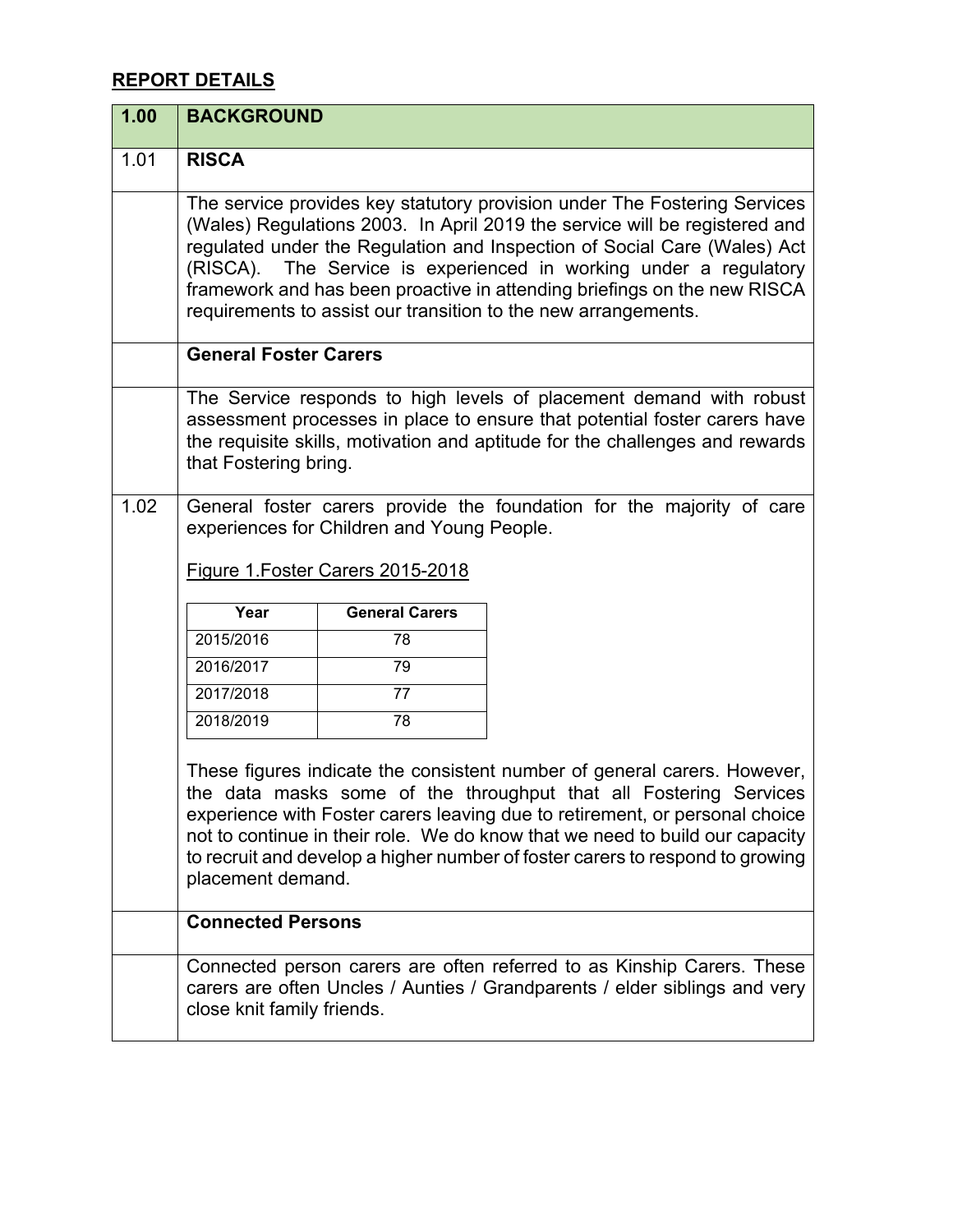| 1.03 | <b>Figure 2. Connected Persons</b>               |                                                                                                                                |                                                                                                                                                                                                                                                                                                                                                                                                                                                                                                                                                  |
|------|--------------------------------------------------|--------------------------------------------------------------------------------------------------------------------------------|--------------------------------------------------------------------------------------------------------------------------------------------------------------------------------------------------------------------------------------------------------------------------------------------------------------------------------------------------------------------------------------------------------------------------------------------------------------------------------------------------------------------------------------------------|
|      | Year                                             | <b>Connected Persons</b>                                                                                                       |                                                                                                                                                                                                                                                                                                                                                                                                                                                                                                                                                  |
|      | 2015/2016                                        | 36                                                                                                                             |                                                                                                                                                                                                                                                                                                                                                                                                                                                                                                                                                  |
|      | 2016/2017                                        | 41                                                                                                                             |                                                                                                                                                                                                                                                                                                                                                                                                                                                                                                                                                  |
|      | 2017/2018                                        | 46                                                                                                                             |                                                                                                                                                                                                                                                                                                                                                                                                                                                                                                                                                  |
|      | 2018/2019                                        | 50                                                                                                                             |                                                                                                                                                                                                                                                                                                                                                                                                                                                                                                                                                  |
|      |                                                  |                                                                                                                                |                                                                                                                                                                                                                                                                                                                                                                                                                                                                                                                                                  |
|      |                                                  | capacity to assess general foster carers.                                                                                      | These carers have a dedicated sub-team within the service. These numbers<br>reflect both regional, Welsh and UK increase in this particular cohort of<br>carers and reinforces the Welsh Governments targets of seeking to maintain<br>children within their geographical area with access to peer, social, CAMH's<br>and education provision. Whilst a positive choice for children and young<br>people the assessment process for Connect Persons is usually aligned to<br>court proceedings, where timelines are prescribed, and can draw our |
| 1.04 |                                                  | <b>Market and Recruitment Strategy</b>                                                                                         |                                                                                                                                                                                                                                                                                                                                                                                                                                                                                                                                                  |
|      | the strategy are;                                |                                                                                                                                | Underpinning the identifications of potential general carers is the Market and<br>Recruitment Strategy which seeks to utilise modern methods of social media<br>to be at the forefront of recruitment activities in the region. The objectives of                                                                                                                                                                                                                                                                                                |
|      | $\bullet$<br>$\bullet$<br>$\bullet$<br>$\bullet$ | To identify specific general carers<br>conjunction with Action For Children<br>health, disability or life limiting conditions. | To identify specific carers who provide Parent and Child placements<br>To identify specific carers for our Repatriation and Prevention scheme in<br>To identify specific carers who can provide care to sibling groups<br>To identify specific carers for Children and Young People with complex                                                                                                                                                                                                                                                 |
|      |                                                  | incentive in becoming our carers.                                                                                              | It should be noted we operate in a highly competitive market environment,<br>where private foster care agencies can offer greater financial reward.<br>However, from our research it is apparent that many applicants choose the<br>LA as the combination of support and financial means, are of greater                                                                                                                                                                                                                                         |
| 1.05 |                                                  | <b>Special Guardianship Orders</b>                                                                                             |                                                                                                                                                                                                                                                                                                                                                                                                                                                                                                                                                  |
|      | guidelines.                                      |                                                                                                                                | The service operates a distinct Special Guardianship team. This recognises<br>that where connected persons, general carers and children subject to legal<br>proceedings wish to have more autonomy in the daily decision making of<br>the child(ren) in their care. We currently operate under the recently<br>implemented Special Guardianship Order (2016) policy, practice and                                                                                                                                                                |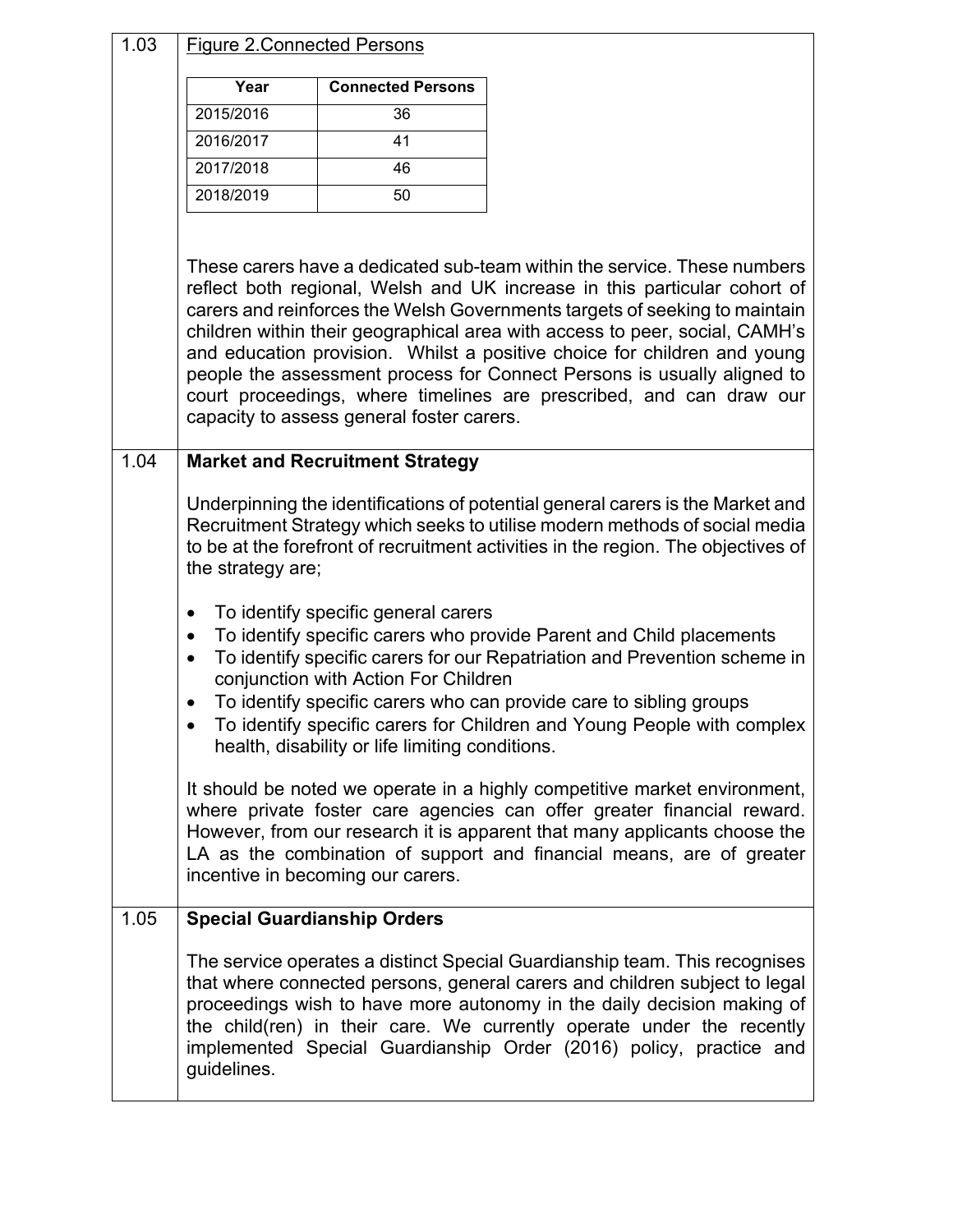|      | Figure 3. SGO 2017-2019                                      |                |                                                                                                                                                                                                                                                                                                     |
|------|--------------------------------------------------------------|----------------|-----------------------------------------------------------------------------------------------------------------------------------------------------------------------------------------------------------------------------------------------------------------------------------------------------|
|      | Year                                                         | <b>Numbers</b> |                                                                                                                                                                                                                                                                                                     |
|      | 2017/2018                                                    | 10             |                                                                                                                                                                                                                                                                                                     |
|      | 2018/2019                                                    | 6              |                                                                                                                                                                                                                                                                                                     |
|      |                                                              |                | These numbers refer to the number of children who were made subject to<br>SGO's. In both years approximately 50% were in connected / general care<br>settings whilst the remaining percentage was made up of legal proceedings<br>or where SGO are issued in substitute for foster care.            |
| 1.06 | Innovation, Awards and Rewards                               |                |                                                                                                                                                                                                                                                                                                     |
|      |                                                              |                | The service provides a well-respected range of care to a diverse group of<br>children and young people. We are however aware of the need to maintain<br>a competitive advantage by recognising good areas of practices, a dynamic<br>recruitment process and the innovations of new models of care. |
| 1.07 | <b>Good Areas of Practice</b>                                |                |                                                                                                                                                                                                                                                                                                     |
|      | recipients of the following awards;<br>$\bullet$             |                | Importantly these have provided invaluable media attention and acts as an<br>excellent avenue to promote the service. In recent years we have been the<br>Fostering Friendly Employer of the Year 2017                                                                                              |
|      | $\bullet$<br><b>Care 2018</b>                                |                | The Fostering Network's Excellence Award for contribution by a Foster                                                                                                                                                                                                                               |
|      | $\bullet$<br>2018                                            |                | The Fostering Network's Excellence Awards for Sons and Daughters                                                                                                                                                                                                                                    |
|      | including:                                                   |                | We have also been at the forefront of regional and national developments                                                                                                                                                                                                                            |
|      | Kinship Best Practice Guide (2018)<br>$\bullet$<br>$\bullet$ |                | Market and Recruitment Strategy (2018)                                                                                                                                                                                                                                                              |
|      |                                                              |                | Both these awards and practice guidance's demonstrate a dynamic within<br>the service to ensure we maintain a pro-active approach and further<br>reinforces the commitment of our carers to provide high quality care.                                                                              |
|      | Innovation                                                   |                | We have recently been awarded a £30,000.00 grant through the NESTA<br>'Innovate to Save' grant scheme having been subjected to an extensive<br>application process. This funding will provide the financial resources to<br>research a new model of foster care. (See Mockingbird Programme below). |
|      | <b>Mockingbird Programme</b>                                 |                | We are seeking to implement a research tested model of care called the<br>Fostering Network's Mockingbird programme of family care. This centres on                                                                                                                                                 |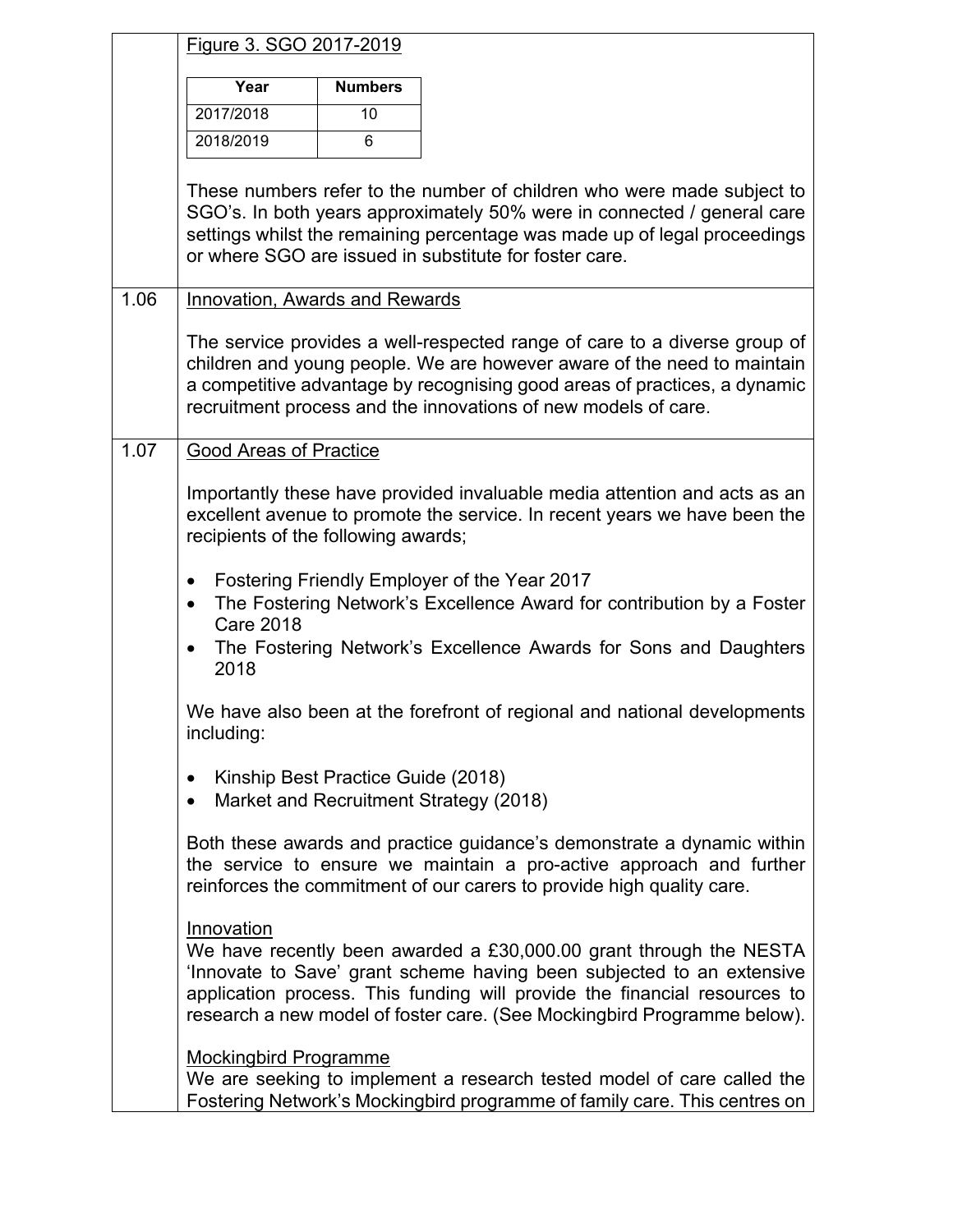

| <b>2.00</b> | <b>RESOURCE IMPLICATIONS</b>                                                 |
|-------------|------------------------------------------------------------------------------|
| 2.01        | There is a clear recognition that in an environment of competitive advantage |
|             | and challenge we need to ensure sufficient staff resources are available to  |